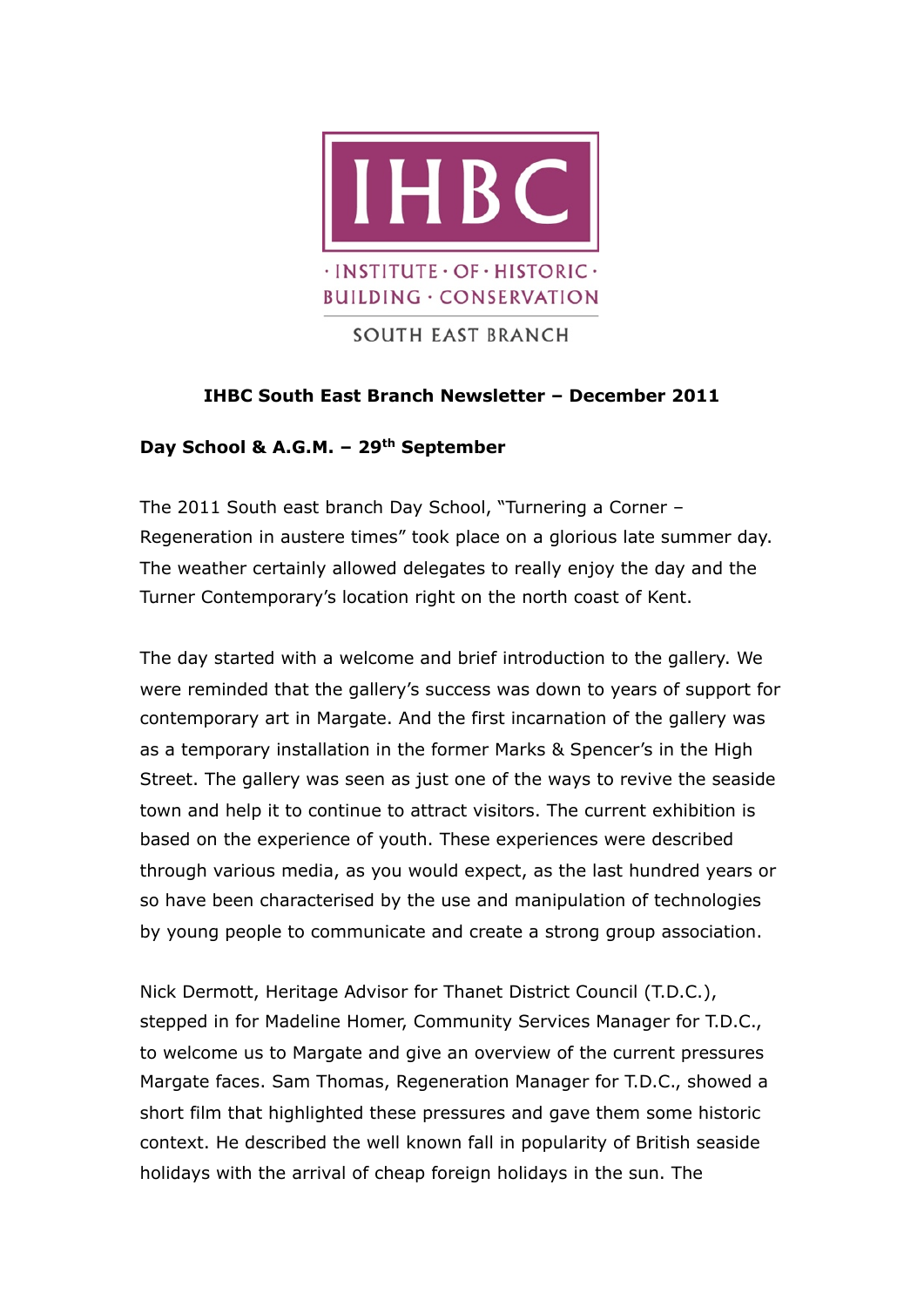approach of the civic institutions in the sixties, seventies and eighties didn't help the town by turning their back on the town's heritage and supporting dreams of ring roads, dual carriageways and concrete. This attitude changed in the early nineties and regeneration schemes have been undertaken since then looking at different aspects of the historic environment and the town's fortunes in general. A chronic problem has been Margate's inability to compete with larger shopping centres in Canterbury and the Westwood Cross shopping centre. Westwood Cross was opened in 2005 and according to Land Securities, the owner, Westwood Cross is "the new Town Centre for the Thanet region". In order to counter this outpouring of shoppers, Mary Portas has visited Margate with a view to assist the town in winning back high street anchor businesses.



Dalby Square, Margate

Louise Dandy, Conservation Areas Appraisal Officer for T.D.C. and Eddie Booth gave the next talk. as Eddie Booth and Chezel Bird of The Conservation Studio have been working with Louise to carry out a characterisation of the late Victorian & Edwardian area known as Cliftonville. This area grew as a direct result of the popularity of Margate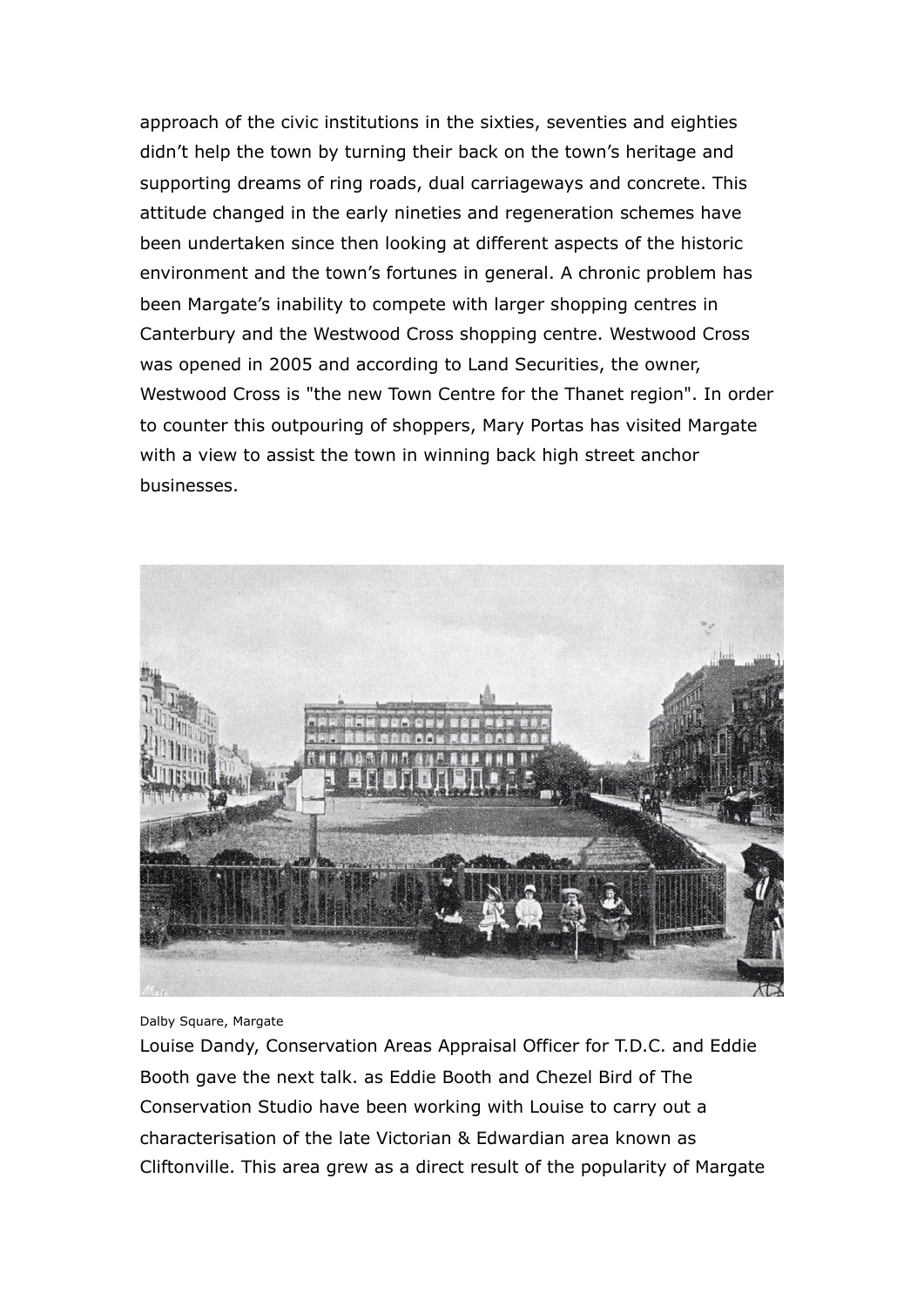as a holiday destination in this era. Many of the buildings were built as guest houses and hotels with rows of housing in side roads to accommodate those employed in the service industries. Eddie described the area as a hotspot for free thinking at the time with relaxed attitudes to communal bathing in contrast to the segregated and uptight bathing down the hill in the Old Town. Eddie made it clear from his repeated references to this contrast that he would have been an Edwardian hedonist given the chance. We visited Cliftonville as part of the afternoon tours and to consider the refurbishment work been undertaken on several properties. We got a very good idea of the present situation especially in Dalby Square, a fine public space open at the north end with unobstructed views of the sea. The properties that surround the square are mostly in use as bedsits and occupied by a very transient population.



Various methods have been used to convince landlords to rectify this situation and help to facilitate a more stable population that would start to take interest in the area they live. These have varied from grants for conversion work and a stricter policy on charging council tax for each unit in the premises. As some buildings are arranged into twelve bedsits this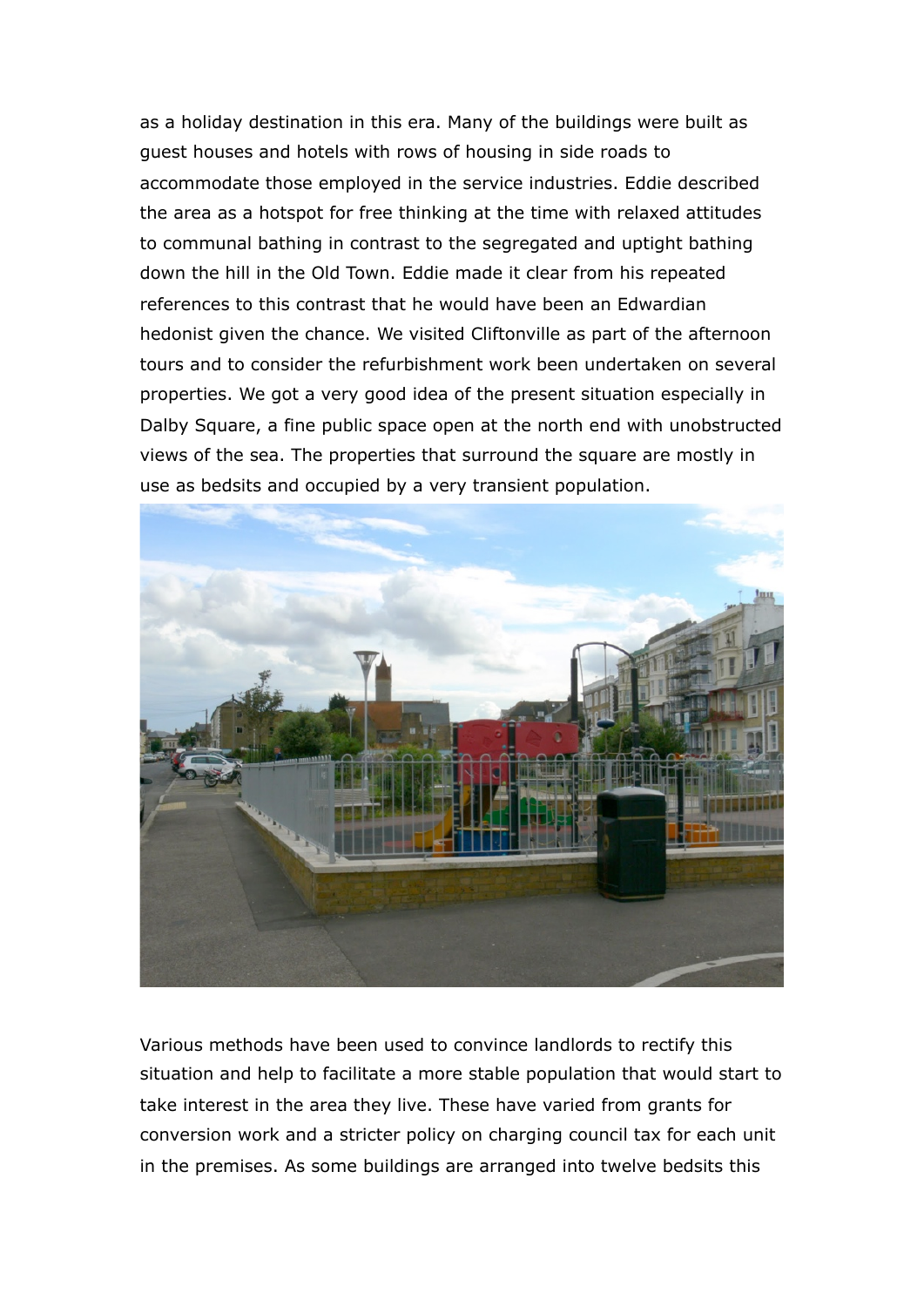can be very persuasive. The reports put together as a result of this characterisation work are being used as the catalyst to designate as conservation areas the areas around Dalby Square which at the moment is the only protected area in Cliftonville.

Philip Jackson, of Daedalus Environmental, talked about the work to increase the energy efficiency of one of these Edwardian former guest houses in Dalby Square. This project is being used as an opportunity to test the ways historic buildings can be altered to increase their green credentials whilst retaining their character. To finish the first session Grant Burton, Regeneration Project Manager for T.D.C. explained the problems they are facing to conserve and bring back into use the Dreamland site. The cinema is listed grade II\* and the scenic railway recently upgraded to II\*. In its heyday Dreamland was an exciting attraction but in recent years with the rest of Margate, has fallen on hard times. An interesting point that Grant made concerned the condition of the iron frame within the iconic 1920s sea front building. The frame had corroded quite drastically and blown the brickwork in some places enough to get hands through the gaps. However this is only in areas that are particularly exposed to the salty sea air. In more protected places the frame has fared well.

After a short break we heard from three speakers who are not directly involved with built heritage conservation but understand and appreciate the benefits our work has to the social and economic well being of a place. Sophie Jeffrey, Project Officer for Margate Arts, Creativity, Heritage, spoke about the relationship between the arts and the environment that supports, enthuses and acts as a catalyst for creativity. The organisation is working with artists and businesses to support the historic core of Margate by creating a positive and complementary area to the Turner Contemporary the other side of the road. Art Hewitt, general manager of the Theatre Royal, talked about the importance of the building in historic terms but more importantly for him the importance of the building as providing a relevant space for entertainment and culture, especially in an area of the country where the theatre is not often considered as the first option for an evening out. As we would all agree if a build becomes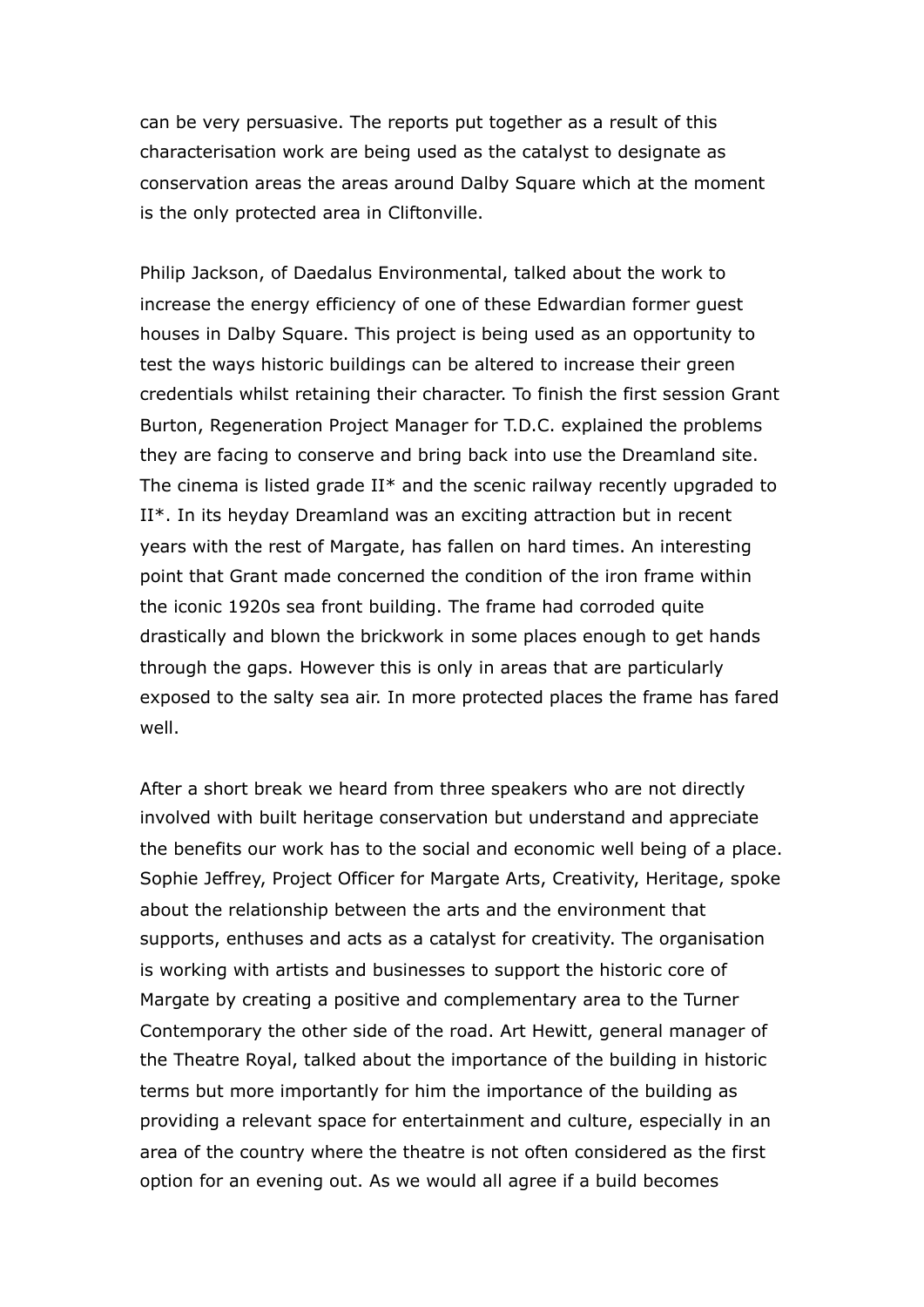redundant then it is in danger of accelerated decay. Art spoke of the necessity of supporting contemporary theatre rather than purely using the theatre as a working museum and putting on traditional works. Finally, Liam Nabb, a successful local businessman, spoke about the importance of joined up thinking and working between local societies and preservation societies. He spoke of the benefits of forming a collaborative group made up of the individual groups that work to conserve local heritage. This makes seeking funding and looking at medium and long term futures for the town more efficient. In this way lessons can be learnt by more groups to avoid needless work and unnecessary drains on resources, individual skills can be shared and applications for financial assistance can be scheduled to avoid competition between local assets.

After a brief A.G.M. we enjoyed a very pleasant lunch on the veranda over looking the sea. The afternoon tours started with a very informative and entertaining look at the Old Town led by Nick Dermott. The area Nick described as it existed only a few years ago was barely recognisable today. There was a very high occupancy rate and many of the buildings had benefitted from repair and conservation grants. Many of the shops were used as galleries, cafés and restaurants. Although a sense that this wasn't just a gentrification of the area remained. Many practical businesses remained such as a hardware shop and a laundrette. Surprisingly a fine timber framed farmhouse survives just behind the narrow streets of the Old Town and seems a little lost surrounded by three storey Victorian terraces and modern infill residential buildings. But this helped to remind us of the relatively recent change that has affected coastal settlements with the birth of a holiday industry and greater travel opportunities in the nineteenth and early twentieth centuries.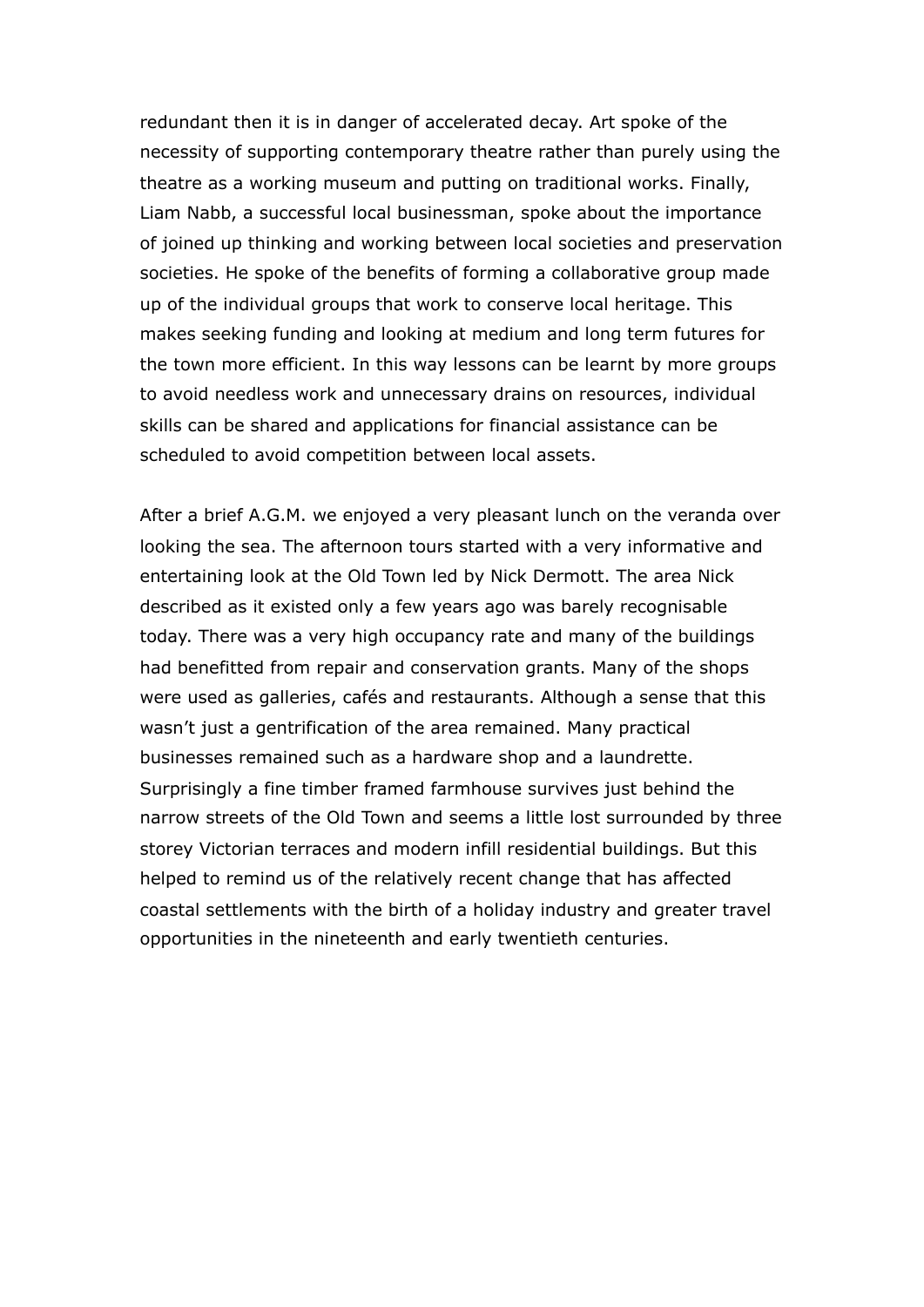

Nick finished in the square outside the town hall where Louise and Eddie walked us up to Cliftonville. We had an opportunity to discuss the future of Dalby Square with some residents but unfortunately there didn't seem to be a future as far as they were concerned. There is a distinct feeling of many communities existing side by side with little interest in forming relationships, in fact conscious antagonism from some sides. However this is beginning to change as more settled residents start to appreciate the benefits conservation area status would bring and how community groups can improve the built environment in order to improve the relationships between different groups.

Despite the economic and social problems that exist, Margate is a good example of how successful the historic environment can be as a catalyst for successful change and improvement. This is not due purely to money being thrown at the place year on year. Instead the success is due to a combination of active volunteers and interested individuals from the local community working together with the support of knowledgeable and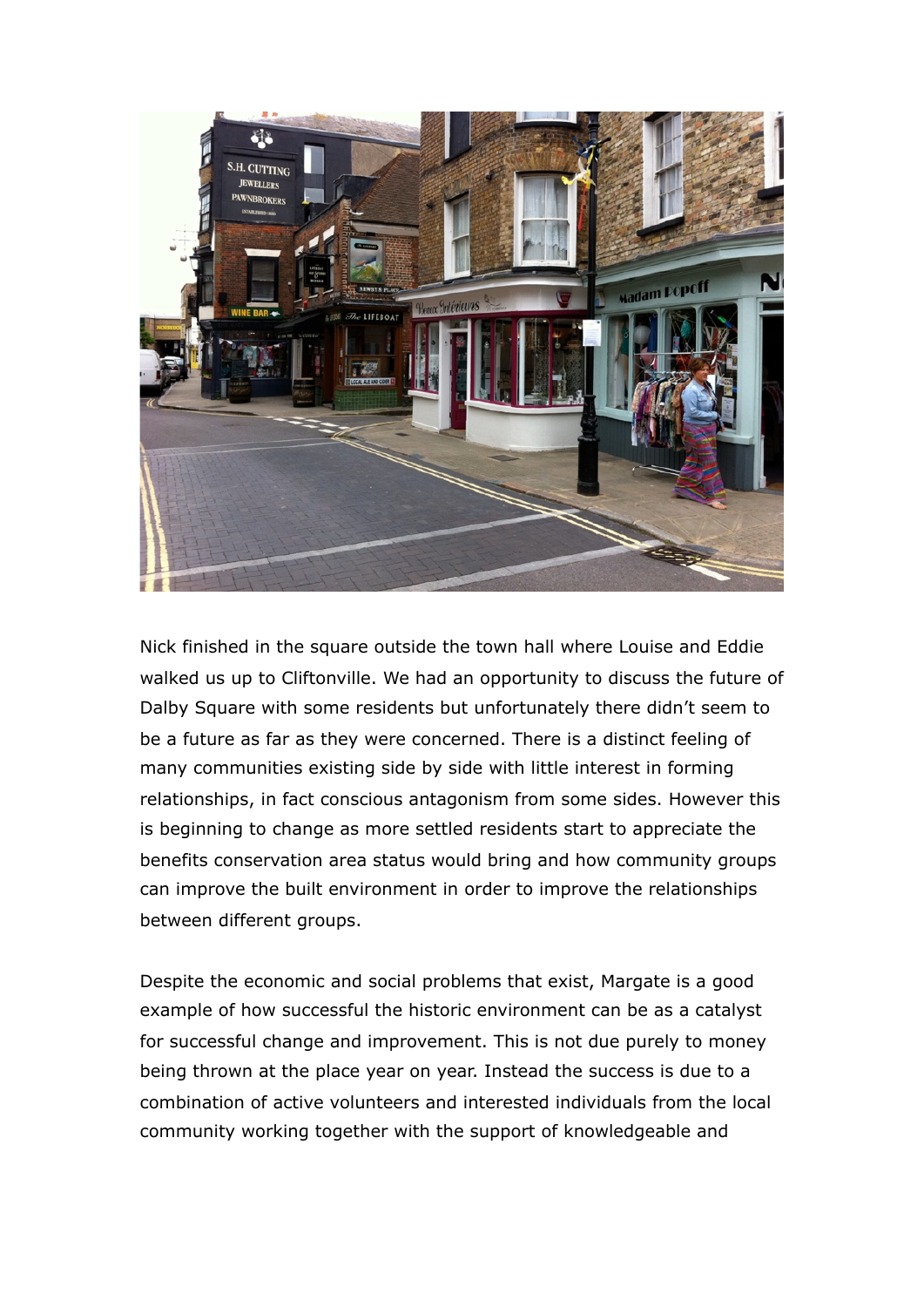experienced professionals with a commitment to improving the town and using available funds intelligently. This work has had a real impact.

### **Timber cleaning seminar – 2nd November**

The decision to invite Dave Robinson of Sandpiper Restoration to lead a seminar on the cleaning of historic timber was taken as we thought the opportunity to consider and discuss the principle and details of timber cleaning would be well received. Many members have probably been asked if timber cleaning can be carried out and it is important that decisions are taken based on a good level of knowledge and understanding of the principle and techniques including the benefits and the pitfalls.

The well attended event was run a little differently than normal. Dave was keen to talk to the group around the tables rather than sat in front of him. This proved to be a good idea as rather than lecturing us and answering questions after, Dave had to contend with questions from the start. This meant that Dave had to jump about a bit in explaining techniques and approaches to his work but it also showed how committed he was to understanding a building and its history before embarking on any blasting work. It also showed how happy he was to answer, perhaps not antagonistic questioning but certainly earnest and sceptical questioning.

Dave has been involved with sandblasting work to historic buildings since he was a boy. His father started the company by accident but realised immediately that he would need a good understanding of historic buildings and historic timber in particular if he was going to continue carrying out this work. This enthusiasm for historic buildings was passed on to Dave throughout his apprenticeship. Dave showed us various types of sand and examples of timber before and after cleaning. However he was quick to explain that delicate cleaning is more about feel and distance from the piece of timber that it is about particle size and blast pressure; although these are important. When asked about passing on his knowledge and experience Dave thought it probably would not happen as the attention to detail and conscientious working methods do not come easily to those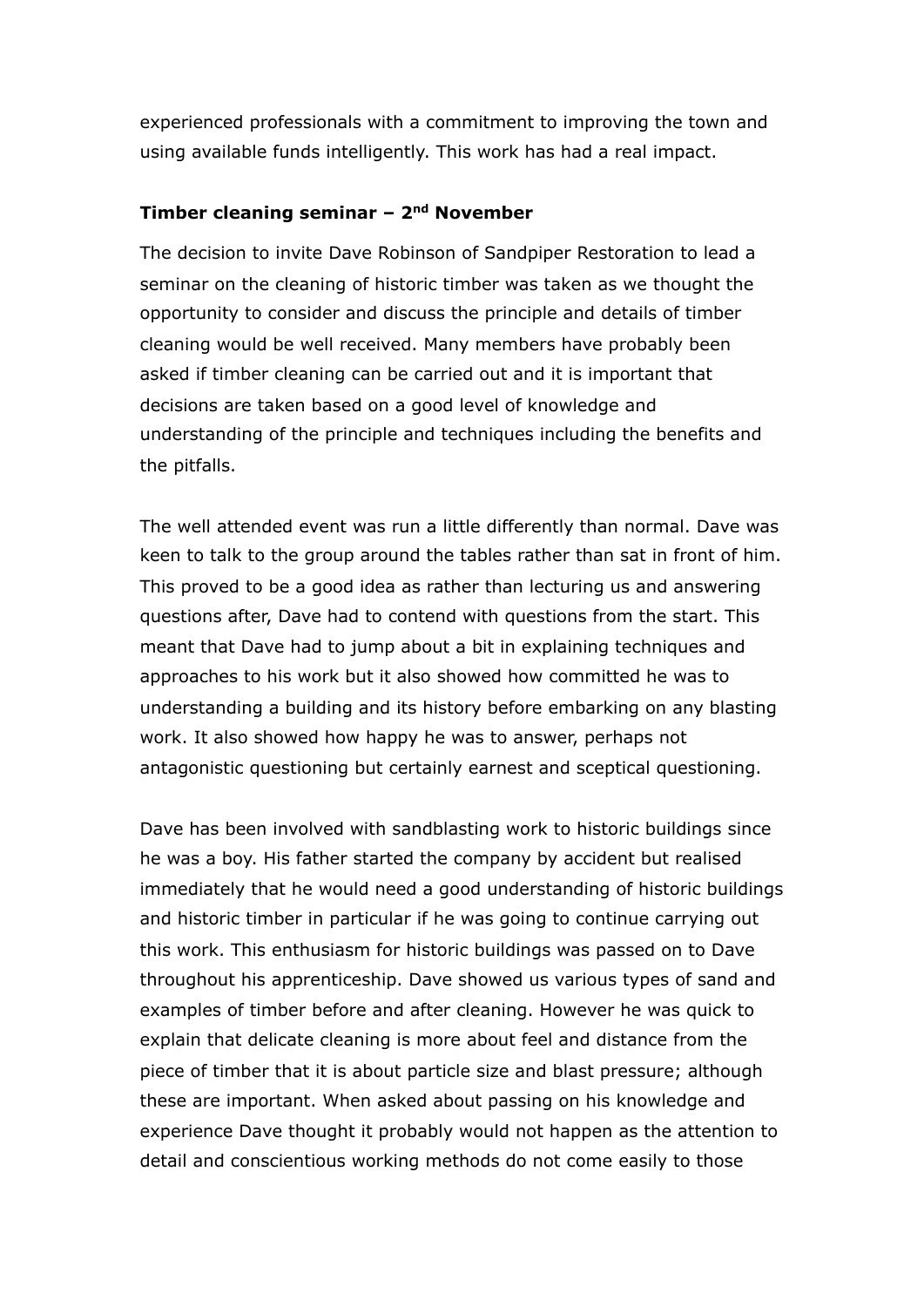who normally pick up a sand blast nozzle. And it was not enough to write down which grade of sand and which pressure should be used in which situation. We were shown photographs of cleaned timbers where taper burns, apotropaic marks and even historic beam painting had been uncovered after blasting. Dave suggested that in some delicate cases the use of chemicals and hand sanding would have damaged these examples of material culture.

This illustrates the crux of the argument. At what point do you decide which of any layer of material on historic timbers are more significant than another? Do you allow the cleaning of historic timbers in the hope of finding carpenters' or apotropaic marks and therefore further the appreciation and understanding of a building? Or do you consider that they may or may not be there and only allow the top layers of paint to be removed to reveal more historic paint? Or do you accept that the black paint on the beams is part of the story of the building and leave it rather than risk damaging any material including the timber below?

I came away with the distinct feeling that Dave was not promoting the idea of sandblasting as the answer to cleaning timbers. I accepted that Dave is a craftsman whose principle tool is a sand blast nozzle. This is not the case for many people carrying out this work. An interest in history is not enough. This was probably best illustrated by the examples Dave gave of work he will not carry out. This includes cleaning modern paint as the composition does not allow the blasting to be precise and gentle enough. Older paint cracks and falls away, modern paint has a rubbery character that bounces the particles back. This means a higher pressure or a closer distance between the nozzle and the timber is required, reducing control which raises the chance of irreparable damage greatly. The removal of tar based products is also something that cannot be undertaken without severe damage to timbers. In these circumstances there is no way to remove the material without negative consequences and it must be accepted as unfortunate. The use of sandblasting to clean timbers is a controversial one but in certain circumstances may well benefit the building and our understanding of it as a heritage asset. With all works to a historic building the tradesman and craftsman must be judged on their